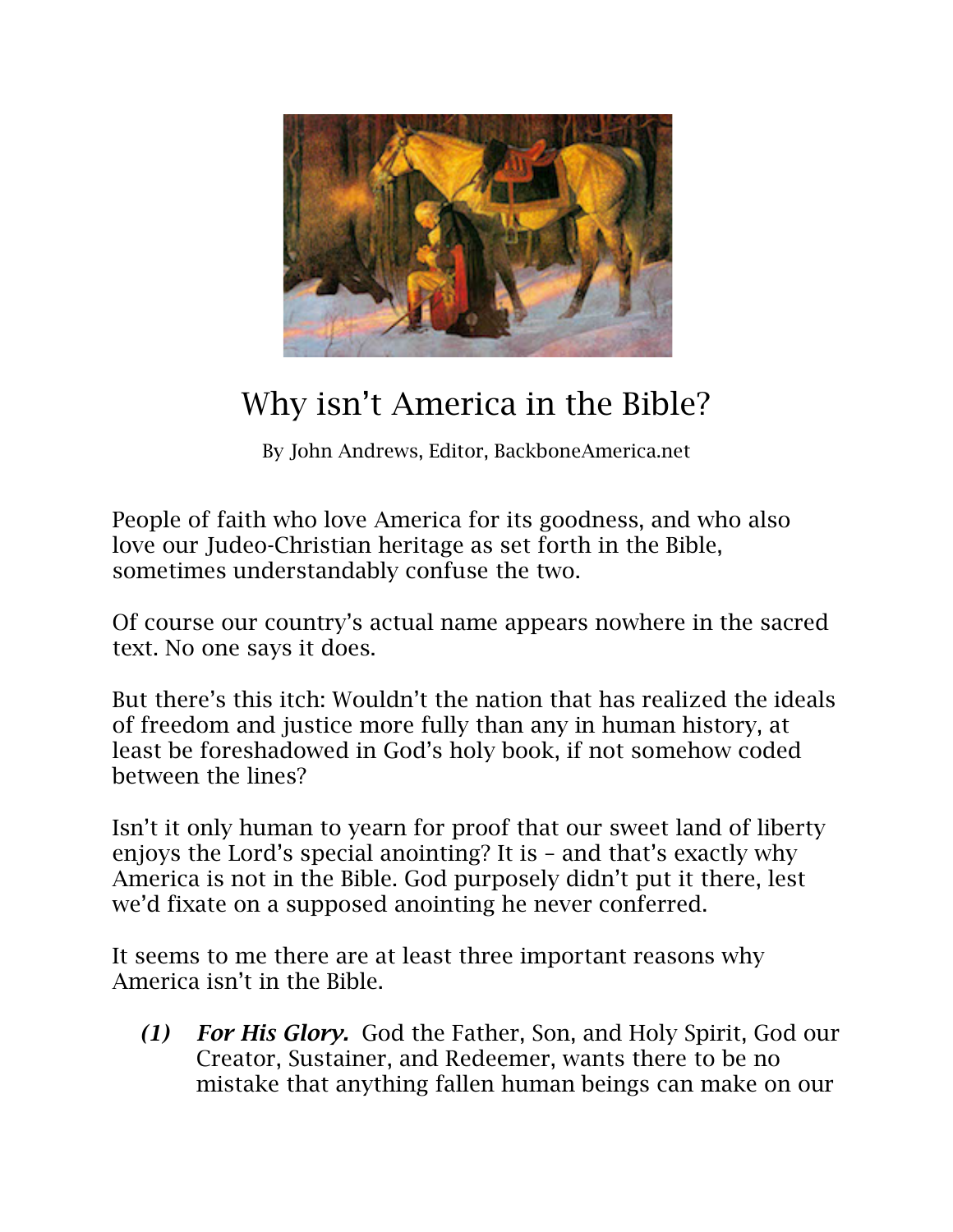own in this world, no matter how excellent, no matter how noble, can possibly rival that which he has made and continues making according to his divine plan and purpose.

This even includes the most successful and beneficial political-economic-social-cultural order mankind has ever built, the United States of America. He is a lovingly jealous God, demanding all our worship to his own glory alone – none to be shared with the proud works of men's hands.

*(2) For Our Protection.* Our all-wise Father knows that hubris, the sin of pain and vainglory, is self-wounding to us even as it is offensive and dishonoring to him. He didn't want to put that stumbling-block in our way as grateful, patriotic Americans.

The earth is to be inherited by whom? The meek, says David in the Psalms, and Jesus repeats it in Matthew. The pitfall of peace and prosperity in a flourishing homeland is what? Self-love and self-sufficiency, warns Moses in Deuteronomy. The kingdom of heaven awaits whom? The poor in spirit, not the puffed-up, says Jesus in the first of his Beatitudes.

Is God pleased with many things about America? No doubt, though he is surely displeased with many others. But does he want us to think for a moment that this is as good as it gets? Absolutely not.

*(3) For Our Reward.* In establishing his kingdom, God has prepared for us, and promised us, and – with Jesus' own blood – paid for our admission into, "a better country, that is, a heavenly" (Hebrews 11:16). Far better than any earthly country is or ever could be.

Without a doubt, America in the  $21<sup>st</sup>$  century is a wonderful place to enjoy life and liberty and pursue happiness. It is arguably without equal on earth today or in any previous day. Yet it pales beside the New Jerusalem that awaits his faithful ones.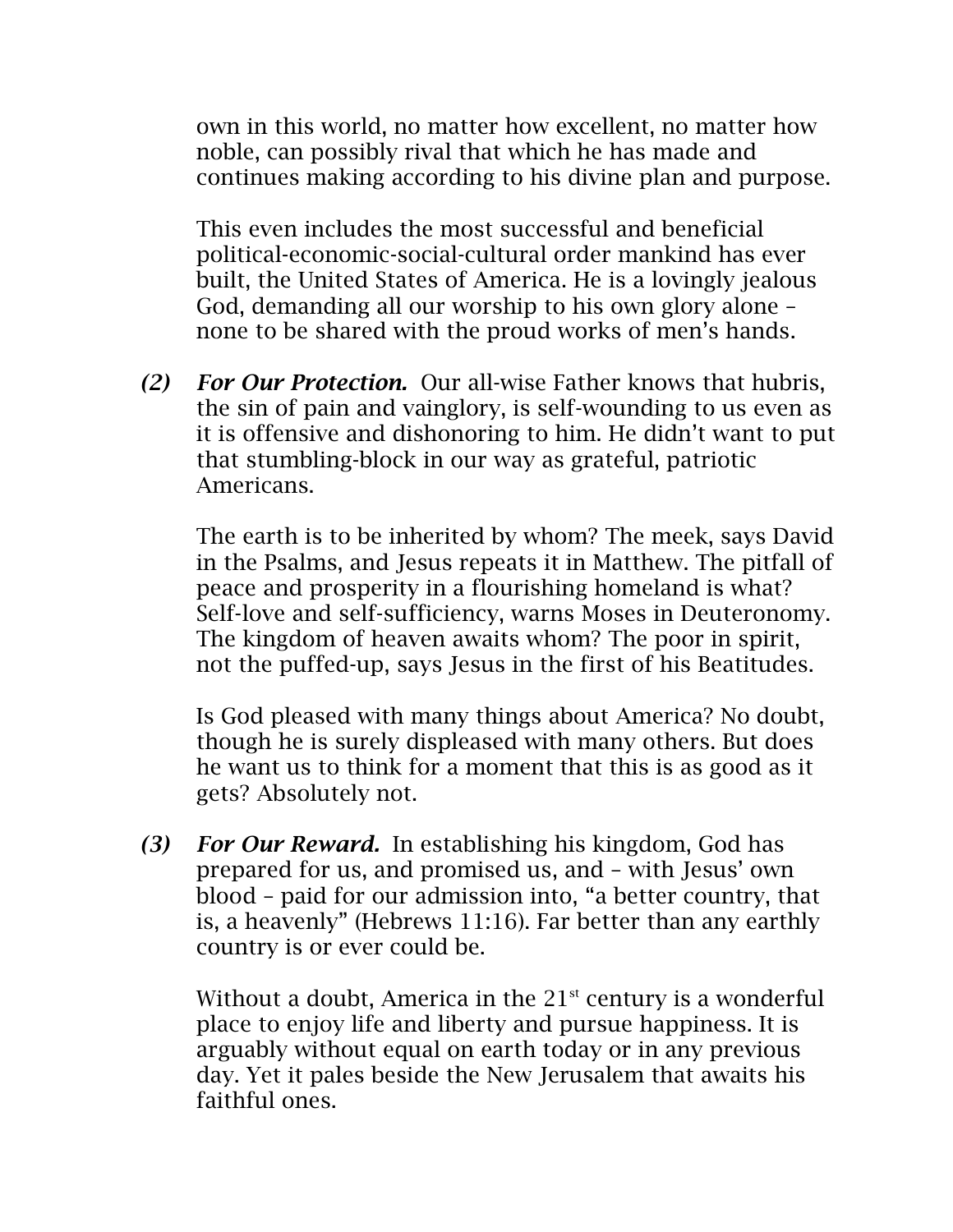America is not in the Bible because the Lord doesn't want us just camping at some oasis. He wants us as pilgrims on the move, eyes to the far horizon, faithfully improving the time, to be sure – but ever journeying on like Abraham toward "a city that has foundations" in "a kingdom that cannot be moved" (Hebrews 11:10 and 12:28).

Discern well, cautions the author of Hebrews, between the things that can be shaken and the things that cannot. How tragic if our temporal (and perfectly appropriate) love of country should blink or distract us from the sublime eternal destiny Christ has bought for us. He and his Father call us away from any misuse of Scripture so inclined.

My list of reasons why America is not in the Bible could go on, but these make the point. We've not even discussed how the wellintended fallacy (or in fact, heresy) also harms the republic we claim to cherish.

Politicized religion and religionized politics are a worsening sickness in our country right now. Unchecked, they could ruin a good thing – and a significant part of the problem is Christians who should know better. We need to up our game.

Someone gave me a book called *The Trump Prophecies,* which elaborate scenarios about how God is using our  $45<sup>th</sup>$  President. Plausible? Maybe or maybe not. While author Mark Taylor makes no explicit "America's in the Bible" claim, the atmosphere of hubris and idolatry hangs over his work. There's an air of Gnostic titillation that makes me say no thanks.

Careful, honest, orthodox, application of God's revealed word in Scripture has never been a more urgent duty for all of us who bear allegiance to the USA and love the Lord.

We can be grateful he cares enough about us to have left the name of our country *out* of the Bible – as a powerful silent reminder for